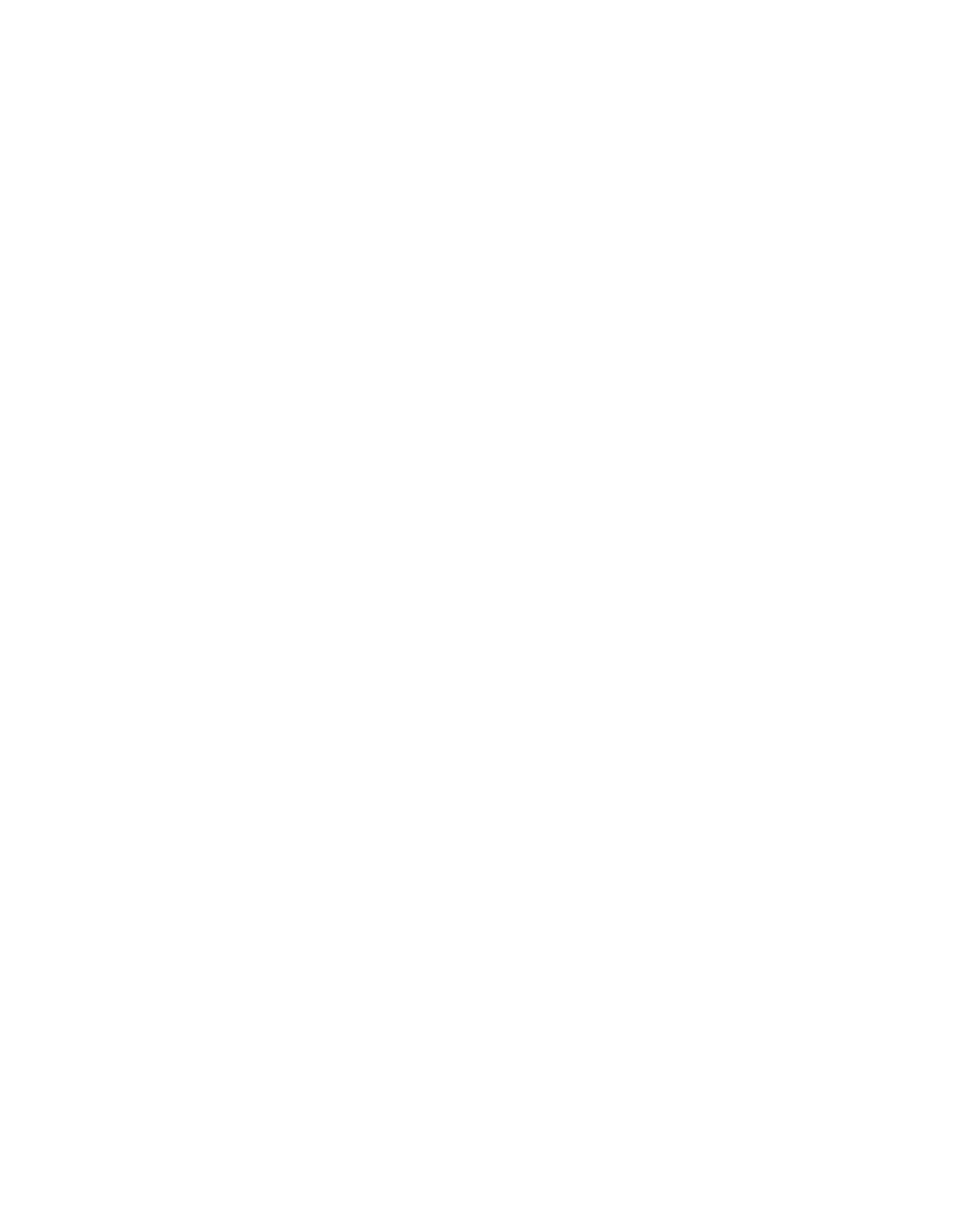# MCA Dress Code Policy

Our Christian School is one in which everything in the school is presented from a Biblical perspective. The students' and staff's appearance and dress is no exception.

Although the Bible does not say precisely what kind of clothes a Christian student should wear, regardless of current trends and fads, it teaches the apparel should be modest. Boys should dress in a masculine fashion and girls should dress in a feminine fashion. The Bible teaches us that young people are to be "...an example to all believers." With this in mind, we have adopted a uniform policy for dress at our academy. Complete uniforms must be worn daily. Students out of uniform will be subject to being sent home from the academy or activities.

There are a few rules concerning the academy uniforms for both guys and girls. These are listed below:

- Undergarments must be worn with all clothing.
- Undergarments should not be visible through the clothing. Appropriate camisoles and undershirts must be worn to prevent this from happening, and these undershirts must be tucked in so they do not hang out of the bottom of the shirt.
- No clothing may contain logos or decals. The only exception to this is when the academy is participating in organized athletics; the students may wear their athletic shirts during PE and during the organized event.
- Students attending official academy activities either on or off campus will be advised as to the type of clothing that is appropriate depending on the nature of the activity.
- Students out of uniform will be subject to being sent home.

We ask the parents and visitors of the school to be familiar with the academy dress code when visiting the academy activities to dress and conduct themselves according to the policies.

Uniform polos and t-shirts will be purchased by the academy. A bulk order will be made at the beginning of the year, and the staff can order more throughout the year if necessary.

#### **STUDENTS WHO ARE OUT OF UNIFORM….**

Will be expected to change and will earn automatic detentions. We will expect the parents to bring something uniform appropriate to school for your child if they arrive out of uniform. Please make sure that your child has the appropriate attire on before they leave for school. We take our uniform policy seriously, and we will strictly enforce the uniform code.

# **Finished Measurements for Polos When Laid Flat:**

| <b>Children's Sizes:</b> | <b>Small</b><br>19 <sub>2</sub><br>16 |    | <b>Medium</b><br>21 <sub>2</sub><br>17 |    | Large<br>23 <sub>2</sub><br>18 |     | X-Large<br>25 <sub>2</sub><br>19 |     |
|--------------------------|---------------------------------------|----|----------------------------------------|----|--------------------------------|-----|----------------------------------|-----|
| Body Length              |                                       |    |                                        |    |                                |     |                                  |     |
| Body Width               |                                       |    |                                        |    |                                |     |                                  |     |
| <b>Adult Sizes:</b>      | S                                     | М  |                                        | XL | 2XL                            | 3XL | 4XL                              | 5XL |
| Body Length              | 27 <sub>2</sub>                       | 29 | 30                                     | 31 | 32                             | 33  | 34                               | 35  |
| Body Width               | 18                                    | 20 | 22                                     | 24 | 26                             | 28  | 30                               | 32  |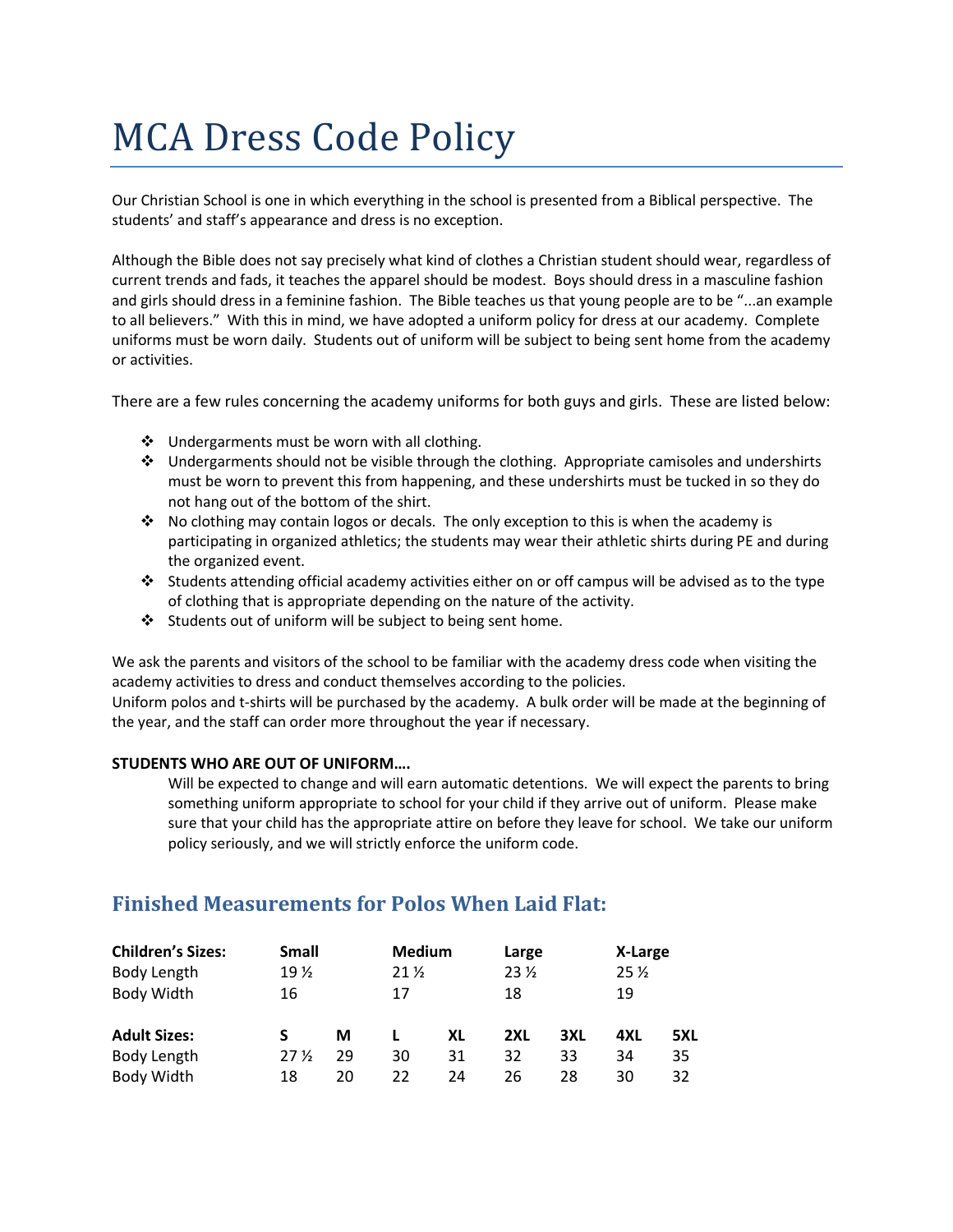## **Boy's & Girl's Learning Center Uniform:**

## *Monday - Wednesday*:

- o *Shirt***:** Red, Royal Blue, or Sport Grey polo (short sleeve) tucked or untucked. The polo MUST be purchased from MCA to ensure uniformity. Long sleeve solid white, red, or navy crew or v-neck shirt may be worn under the polo for colder days. The long sleeve shirt must be tucked in the pants.
- o *Undershirt***:** Plain White
- o *Jeans***:** ONLY Dark wash blue jeans or shorts may be worn. NO HOLES, NO RIPS OR TEARS, NO CARGO STYLE, AND NO DESIGNS, JEWELS, GLITTER, ETC. ON ANY PART OF THE JEAN INCLUDING BACK POCKETS. The jeans must be dark and plain. (If shorts are worn, they must be 1 dollar bills width between the knee and the short hem.)
- o **Socks:** Black, white, red, or navy socks.
- o *Shoes***:** NO SANDLES OR FLIP FLOPS ALLOWED. Tennis shoes, canvas style shoes, crocs are all acceptable. They may not be in outrageous in design or fashion.

**Thursday Option** (May only be worn on Thursday unless otherwise specified):

- o **Shirt:** School T-shirt (This MUST be purchased at the academy office.)
- o **Undershirt:** Plain White
- o *Jeans***:** ONLY Dark wash blue jeans or shorts may be worn. NO HOLES, NO RIPS OR TEARS, NO CARGO STYLE, AND NO DESIGNS, JEWELS, GLITTER, ETC. ON ANY PART OF THE JEAN INCLUDING BACK POCKETS. The jeans must be dark and plain. (If shorts are worn, they must be 1 dollar bills width between the knee and the short hem.)
- o **Socks:** Black, white, red, or navy socks.
- o *Shoes***:** NO SANDLES OR FLIP FLOPS ALLOWED. Tennis shoes, canvas style shoes, crocs are all acceptable. They may not be in outrageous in design or fashion.

## **Hoodie and Sweatshirt Policy** (May be worn on any day)

ALL HOODIES AND SWEATSHIRTS MUST BE SCREEN PRINTED OR EMBROIDERED WITH THE OFFICIAL MCA LOGO AND MAY BE PURCHASED THROUGH THE ACADEMY AT ANY TIME. **Any Non-MCA hoodies or sweatshirts MAY NOT be worn to the Academy**.

**Outer Coat Policy** An outer coat of the parents choosing may be worn. Please make sure that it does not have any secular advertising of anything inappropriate.